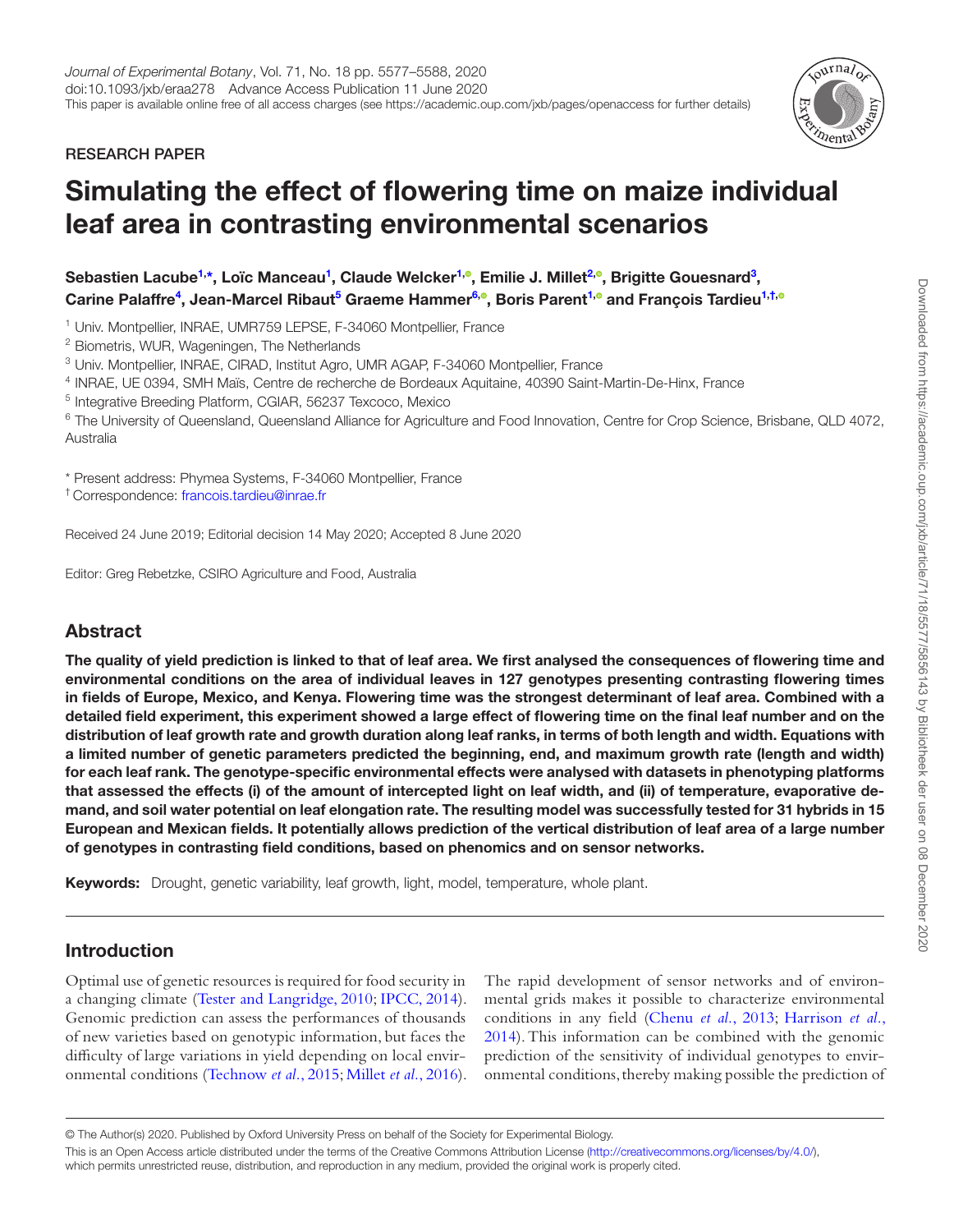the yield of hundreds of genotypes in hundreds of fields [\(Millet](#page-10-6) *et al.*[, 2019](#page-10-6)). However, poor prediction of leaf area is often a cause of inaccurate simulations, as shown by comparison of 27 crop models ([Martre](#page-10-7) *et al.*, 2015). This is particularly true if the aim of modelling is to predict the genotype×environment interaction in a range of climatic conditions, rather than to predict the yield of a reference genotype in this range [\(Parent](#page-10-8) [and Tardieu, 2014\)](#page-10-8). Indeed, current crop models do not handle all the richness of phenomic information that characterizes individual genotypes ([Parent and Tardieu, 2014;](#page-10-8) Wu *et al.*[, 2019](#page-11-0)), in particular the genetic variability of leaf development, of leaf expansion, and of their sensitivity to environmental cues. We argued that the modelling of the growth dynamics of individual leaves is necessary if one wants to take into account the genetic variability of individual processes, which is difficult to do in a 'big leaf' model ([Hammer](#page-10-9) *et al.*, 2010; [Parent and](#page-10-8) [Tardieu, 2014\)](#page-10-8).

Considerable genetic variability exists for the traits governing leaf area and plant architecture. First, the final leaf number (*N*final) is closely related to the duration (number of plastochrons) from plant emergence to the floral transition of the shoot apex, but also to flowering time ([Parent](#page-10-10) *et al.*, 2018). Hence, flowering time indirectly affects final leaf area, the vertical distribution of leaf area, and that of light interception (Perez *et al.*[, 2019](#page-10-11)). Most models take these effects into account via the duration of leaf growth as a whole. The model of Lizaso *et al.* [\(2003\)](#page-10-12) uses the leaf rank and the area of the largest leaf as input variables, so it indirectly takes into account the *N*<sub>final</sub> and the duration between germination and flowering times. However, a more generic approach is needed to take into account the genetic control of leaf number. A second trait affecting leaf area and plant architecture is leaf elongation rate (LER) and its distribution along leaf ranks. It varies greatly between maize genotypes in panels of diversity or in populations of recombinant inbred lines, with strong genetic controls of both the maximum LER and response to water deficit ([Welcker](#page-11-1) *et al.*, 2011; [Dignat](#page-10-13) *et al.*, [2013\)](#page-10-13). The third trait driving leaf area is leaf width and its distribution, which also has a large genetic variability controlled by genome loci and environmental conditions that are essentially independent of those controlling leaf elongation ([Lacube](#page-10-14) *et al.*[, 2017](#page-10-14)). In [Chenu](#page-10-15) *et al.* (2008), the effects of quantitative trait loci (QTLs) of responses of leaf elongation to soil water deficit were inserted into a model of leaf growth, resulting in simulations of leaf area in different climatic conditions ([Chenu](#page-10-16) *et al.*[, 2009\)](#page-10-16). However, this study was a proof-of-concept study rather than an attempt to develop a multigenotype/ multienvironment model because it did not consider the genetic and environmental variabilities either of plant development or of leaf widening. In addition, this model involved a high number of genotypic parameters, some of which were conceptual rather than measureable in a phenotyping platform (e.g. the date of the end of juvenile phase).

We aimed here to develop a model able to simulate the genetic variability of whole-plant leaf area in contrasting environmental conditions, taking into account the genetic variability of underlying traits in a large range of maize genetic material, namely flowering time, the distribution of leaf elongation and widening, and the responses of these traits to environmental

conditions such as temperature, light, evaporative demand, and soil water status. For that, we investigated the rules governing the diversity of the distributions of leaf length and width along leaf ranks and translated our findings into model equations. Photoperiodic effects were not analysed here because the temperate genetic material is mostly photoperiod insensitive. A diversity panel of 127 lines with a large variability of flowering time was used to analyse, in five fields, the relationship between leaf rank and final leaf length and width [\(Table 1,](#page-2-0) Dataset B). A detailed study of two hybrids with contrasting leaf number (Dataset A) was analysed in one field for identification of the beginning and end of leaf elongation and widening at each leaf rank. Then we used a panel of 14 hybrids with a restricted window of flowering time to derive model parametrization, in two experiments in the field and in a phenotyping platform (Datasets C and D). Next, the model was tested for one of the 14 hybrids in 14 fields and for the 14 hybrids in one field (Datasets E and F). Finally, we tested the model for a limited number of lines with later flowering time in a field in Mexico. This resulted in a flexible model that applies to a large range of genotypes with contrasted earliness. This model was developed as an independent executable component in the BioMA software framework (<http://www.biomamodelling.org>), interoperable in different crop models, and is freely available to the whole community [\(Manceau](#page-10-17) *et al.*, 2020). This potentially allows one to compare the advantages of traits or associated alleles carried by real or virtual genotypes in a range of environmental conditions, and to define ideotypes for specific sets of environmental conditions [\(Rötter](#page-10-18) *et al.*, 2015; [Gouache](#page-10-19) *et al.*[, 2017](#page-10-19); [Parent](#page-10-10) *et al.*, 2018; [Tardieu](#page-10-20) *et al.*, 2018).

# Materials and methods

#### *Time course of leaf development and growth in two hybrids (Dataset A)*

A field experiment was carried out in Mauguio, France ([Table 1,](#page-2-0) Dataset A) in a field (thousands of plants) sown with the two single cross-hybrids Déa and Volga that differ in flowering time and final leaf number  $(N_{\text{final}})$ (16 and 19, respectively). For each hybrid, we labelled 500 plants which emerged on the same day. Among those, 15 plants were chosen as references and scored every second day for the number of leaves which had appeared and those which were ligulated. Leaves were numbered acropetally from the plant base, and the first true leaf was labelled as leaf 1. Leaves 5 and 10 were labelled once fully expanded to facilitate counting the leaves of higher ranks. Ten plants of the 500 were selected every second day, with phenological stages similar to the mean of the 15 reference plants of the corresponding hybrid. These plants were dissected so all leaves, including those hidden in the whorl, were made visible. The length of all leaves was measured as the distance between the leaf insertion point and the leaf tip. Their width was measured as the maximum width of the considered leaf, observed a few centimetres from the leaf insertion point ([Muller](#page-10-21) *et al.*, 2001). Light was measured every hour with photosynthetic photon flux density (PPFD) sensors; air temperature and relative humidity were measured every fifth minute in ventilated shelters for calculation of air vapour pressure deficit (VPD<sub>air</sub>), and stored every hour. Meristem temperature was measured every hour with fine thermocouples inserted in the apical meristem of 10 plants. The time courses of leaf length and width were calculated as a function of thermal time (°Cd) calculated as in the APSIM model [\(Hammer](#page-10-9) *et al.*, 2010) with the smoothing function loess (local polynomial regression fitting), package 'stats' in R (R Development Core Team, 2011), parameter 'span' set at 0.5.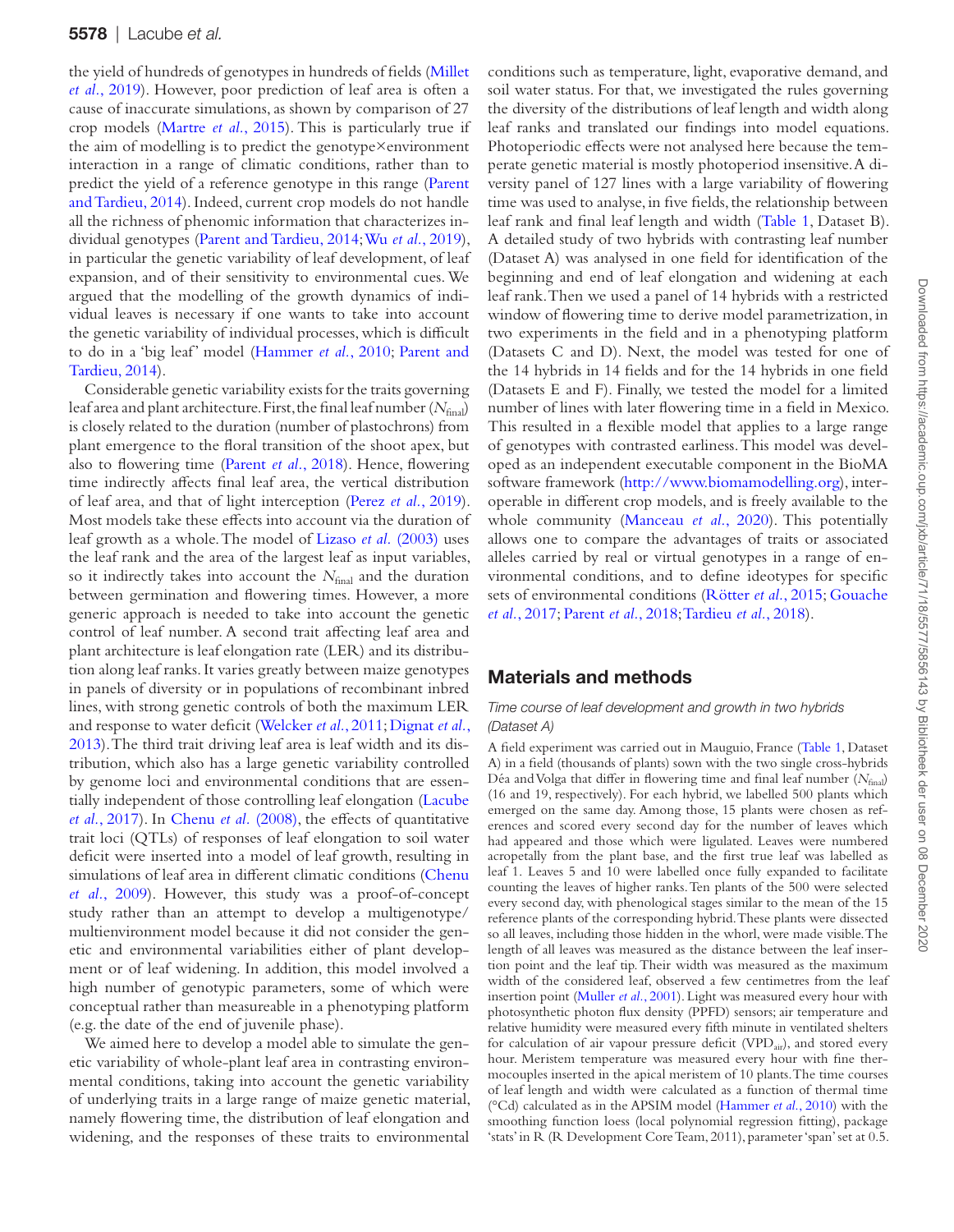|                     |         | Dataset Location |                                        | <b>Years</b>  | Genotypes             | Measured variable                  | Frequency        | Repetition          | Figures                                 |
|---------------------|---------|------------------|----------------------------------------|---------------|-----------------------|------------------------------------|------------------|---------------------|-----------------------------------------|
| Model development A |         | Field            | Mauguio, France                        | 1998          | 2 hybrids (Déa/Volga) | Leaf length and width<br>Phenology | 16 dates         | 10 plants per date  | Figs 3, 4; Supplementary<br>Figs S2, S4 |
|                     |         |                  |                                        |               |                       |                                    | 16 dates         |                     |                                         |
|                     | m       | Field            | Network (5 sites):                     | 2006-2007     | 127 maize lines       | Leaf length and width              | 3 dates pre-     | 3 plants per line   | Figs 1, 2, 5;                           |
|                     |         |                  | Mexico, and Kenya<br>France (3 sites), |               |                       | Phenology                          | flowering        |                     | Supplementary Fig. S3                   |
| Model               | $\circ$ | Greenhouse       | Montpellier, France                    | 2016          | Subset of the DROPS   | Leaf length and width              | Every second day | 3 plants per hybrid | Supplementary Fig. S1                   |
| parameterization    |         |                  |                                        |               | panel (14 hybrids)    | Phenology                          | (20 dates)       |                     |                                         |
|                     |         | Field            | Saint-Martin                           | 2016          | Subset of the DROPS   | Leaf length and width              | Flowering time   | 3 plants per hybrid | I                                       |
|                     |         |                  | de Hinx, France                        |               | panel (14 hybrids)    | Phenology                          |                  |                     |                                         |
| Model test          | ш       | Field            | Network, Europe                        | $2011 - 2013$ | Reference hybrid      | Leaf length and width              | 3 dates pre-     | 10 plants per site  | Supplementary Fig. S7                   |
|                     |         |                  | $(14$ sites $)$                        |               | B73×UH007             | Phenology                          | flowering        |                     |                                         |
|                     |         | Field            | Vlauguio, France                       | 2016          | Subset of the DROPS   | Leaf length and width              | 3 dates pre-     | 3 plants per line   | Fig. 6                                  |
|                     |         |                  |                                        |               | panel (14 hybrids)    | Phenology                          | flowering        |                     |                                         |
|                     | ர       | Field            | Taltizapan Mexico                      | 2006          | Subset of the P1P2    | Leaf length, Phenology             | 3 dates pre-     | 3 plants per line   | Supplementary Fig. S6                   |
|                     |         |                  |                                        |               | mapping population    |                                    | flowering        |                     |                                         |
|                     |         |                  |                                        |               | $(17$ lines           |                                    |                  |                     |                                         |

<span id="page-2-0"></span>Table 1. Datasets used in this study

Datasets used in this study

The timings of the beginning and end of leaf elongation were estimated from these smoothed curves as 5% and 95% of final dimensions for each leaf rank (see [Supplementary Fig. S4](http://academic.oup.com/jxb/article-lookup/doi/10.1093/jxb/eraa278#supplementary-data) at *JXB* online). A similar analysis was performed for leaf width.

#### *Final leaf length and width in a diversity panel of 127 maize lines differing in final leaf number in contrasting environmental conditions (Dataset B)*

We analysed 127 maize lines representative of the maize breeding pools (dent, flint, subtropical, and tropical, [Supplementary Tables S1,](http://academic.oup.com/jxb/article-lookup/doi/10.1093/jxb/eraa278#supplementary-data) [S2](http://academic.oup.com/jxb/article-lookup/doi/10.1093/jxb/eraa278#supplementary-data)) in six field experiments, four in France, one in Mexico, and one in Kenya (Dataset B, [Table 1](#page-2-0); [Supplementary Tables S1](http://academic.oup.com/jxb/article-lookup/doi/10.1093/jxb/eraa278#supplementary-data), [S2](http://academic.oup.com/jxb/article-lookup/doi/10.1093/jxb/eraa278#supplementary-data)). Initially, nearly all lines were present in all sites, but severe problems of maladaptation were obvious in many genotypes that could not be retained in the analysis. Eventually, data from six subtropical and tropical lines were kept in Mexico and Kenya, and data from three subtropical lines were kept in Europe in add - ition to temperate material (117 lines in total, [Supplementary Table S2\)](http://academic.oup.com/jxb/article-lookup/doi/10.1093/jxb/eraa278#supplementary-data).  $N_{final}$  of these lines ranged from 12 to 25. In each experiment, the experimental design was an alpha lattice with two replicates per treatment, clustered by maturity groups (early, semi-early, and late) to avoid that plots with tall and short plants neighbour each other in the field. Each maturity group was sown at different dates, in such a way that flowering time was simultaneous (within 7 d) for all groups. Plots were 6 m long, with 0.8 m between rows and a plant density of  $5-7$  plants  $\mathrm{m}^{-2}$ , without raw soil between plots. Light, air temperature, relative humidity (RH), and wind speed were measured as above at <300 m from each experiment, at 2 m height over a reference grass canopy. Soil water potential was measured every day with two series of tensiometers at 30, 60, and 90 cm depths in each field. The final length and width of every second leaf were measured in 10 plants per plot, with the same procedures as above. Genotypes were clustered according to Nfinal. Profiles of mean final leaf length and width were calculated for each class of Nfinal by using the smoothing function loess in R (span=0.75).

## *Parameters for leaf development and leaf expansion in 14 maize hybrids (Dataset C)*

An experiment was carried out in the phenotyping platform PhenoArch (Montpellier, France, [https://www6.montpellier.inra.fr/lepse/M3P\)](https://www6.montpellier.inra.fr/lepse/M3P), presented in detail in [Alvarez Prado](#page-10-22) *et al.* (2018). We considered here 14 maize F 1 crosses of 14 dent lines with a flint tester, with a restricted range of flowering time, selected for maximizing the genetic diversity among the 254 hybrids of the experiment. Plants were grown in well-watered or [water de](#page-2-0)ficit conditions with t[wo replicates per genoty](http://academic.oup.com/jxb/article-lookup/doi/10.1093/jxb/eraa278#supplementary-data)pe and treatment ([Table 1](#page-2-0), Dataset C; details in [Supplementary Table S3](http://academic.oup.com/jxb/article-lookup/doi/10.1093/jxb/eraa278#supplementary-data)). For each plant, 13 RGB images (2056×2454 pixels) were taken every night (one from the top and 12 side images with a 30° horizontal rotation) and processed as in [Cabrera-Bosquet](#page-10-23) *et al.* (2016). Temperature and VPD were recorded every 15 min in eight sites of the greenhouse. Plants were grown in 9 litre PVC pots filled with a substrate composed of a mixture of clay and organic compost (30/70 volume). In well-watered conditions, soil water content was maintained at retention capacity in each pot by applying the exact amount of water lost by transpiration, keeping the soil water potential at –0.05 MPa ([Alvarez Prado](#page-10-22) *et al.*, 2018). In the water deficit treatment, watering was withdrawn from the appearance of leaf 8 on wards, until soil water potential reached a target soil water potential of –0.4 MPa. This took from 5 d to 8 d depending on individual plants. Soil water potential was then maintained for several days by daily irrigation. A second dry-down period was applied to plants until soil water poten tial reached –0.6 MPa [\(Alvarez Prado](#page-10-22) *et al.*, 2018). The number of leaves in which tips or ligules had appeared were scored every second day for all plants in the experiment. This allowed calculation of the genotypic parameters  $a_{tip}$ ,  $b_{tip}$ ,  $a_{ll1}$ , and  $b_{ll1}$  presented in Box 1, Equations 1–7. Leaf area was estimated by image analysis every second day as in [Alvarez Prado](#page-10-22)  *et al.* [\(2018\)](#page-10-22). The increase in leaf area  $(m^2 \text{ }^\circ \text{Cd}^{-1})$  in well-watered conditions was considered as the maximum genotypic leaf expansion rate at the considered phenological stage. The sensitivity of leaf expansion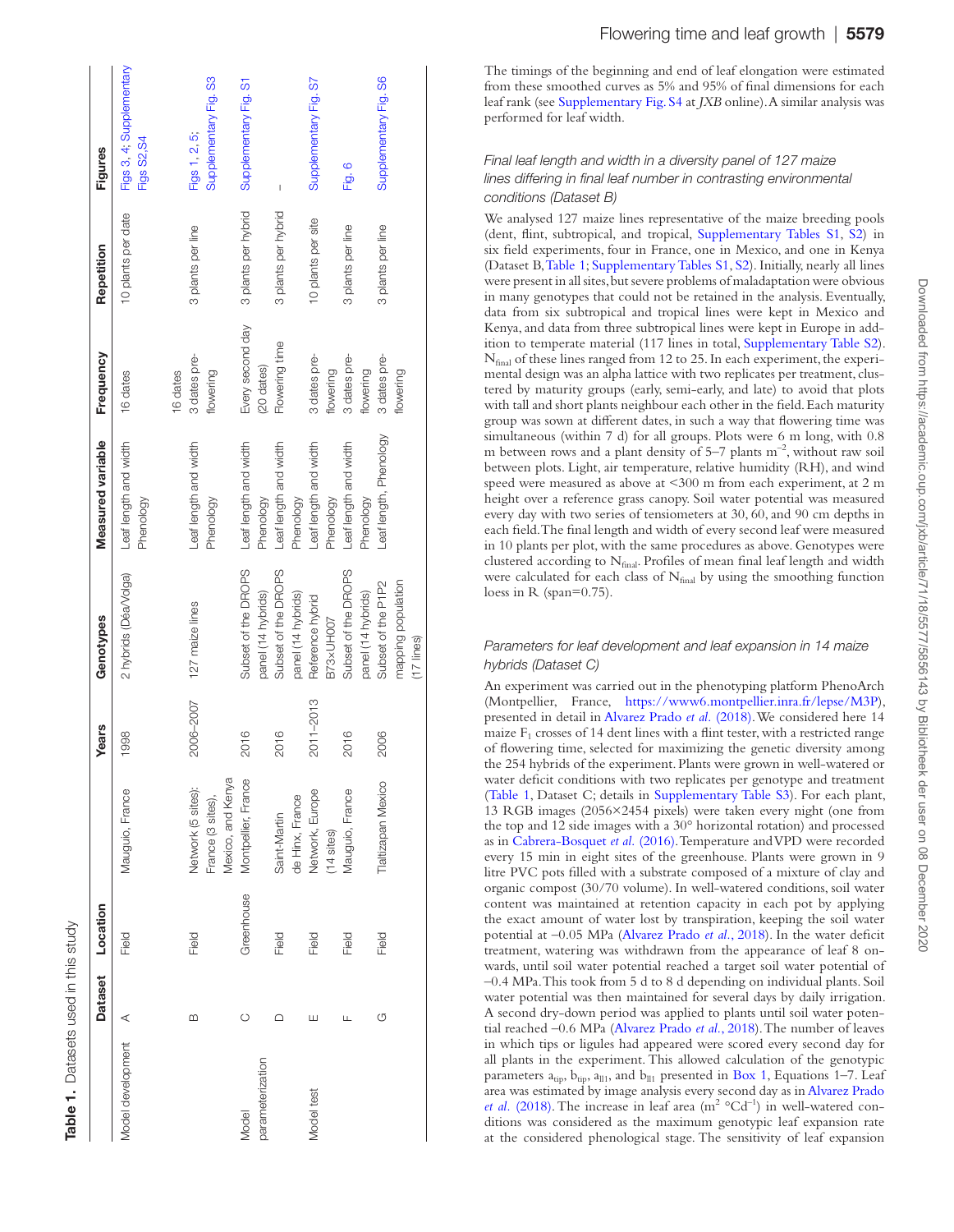<span id="page-3-0"></span>

| <b>Process</b>       | <b>Equation</b>                                                                             | <b>Parameter</b>     | <b>Description</b>                                               | <b>Value</b> |
|----------------------|---------------------------------------------------------------------------------------------|----------------------|------------------------------------------------------------------|--------------|
| Final leaf number    | <b>Measured</b>                                                                             | $N_{final}$          | Maximum number of leaves                                         | Genotypic    |
| Tip appearance       | $tt_{\text{tio}}$ : thermal time at the                                                     | a <sub>tip</sub>     | Slope of the regression of thermal time with tip                 | Genotypic    |
|                      | appearance of leaf n                                                                        |                      | appearance (i.e. phyllochron, thermal time                       |              |
|                      | Equation 1:                                                                                 |                      | between subsequent leaf tip appearances)                         |              |
|                      | $tt_{\text{tip}}(n) = a_{\text{tip}} \times n + b_{\text{tip}}$                             | $b_{tip}$            | Intercept of the regression of thermal time with tip             | Genotypic    |
|                      |                                                                                             |                      | appearance                                                       |              |
| Beginning of linear  | $tt_{bl}$ : thermal time at the                                                             | $k_{\text{bl}}$      | Ratio between leaf appearance and linear                         | 0.708        |
| expansion            | beginning of elongation                                                                     |                      | expansion for the last leaves                                    |              |
|                      | Equation 2:                                                                                 | $N_{bl\_lim}$        | Transition between first and last leaves for                     | 6            |
|                      | If $n \leq N_{bl\_lim}$                                                                     |                      | beginning of leaf linear expansion                               |              |
|                      | $tt_{bl}(n)=tt_{tio}(n)$                                                                    |                      |                                                                  |              |
|                      | Equation 3:                                                                                 |                      |                                                                  |              |
|                      | If $n > N_{bl \, lim}$                                                                      |                      |                                                                  |              |
|                      | $tt_{\text{bl}}(n) = a_{\text{bl}} \times n + b_{\text{bl}}$                                |                      |                                                                  |              |
|                      | $abl=kbl atip$                                                                              |                      |                                                                  |              |
|                      | $b_{bl} = b_{tio} + N_{bl - lim} \times a_{tio} \times (1 - k_{bl})$                        |                      |                                                                  |              |
| Ligule appearance    | $tt_{\parallel}$ : thermal time at the                                                      | $a_{\parallel 1}$    | Slope of the regression of thermal time with                     | Genotypic    |
|                      | appearance of ligule                                                                        |                      | ligulation (i.e. thermal time between subsequent                 |              |
|                      | Equation 4:                                                                                 |                      | leaf ligule appearances)                                         |              |
|                      | If: $n \leq \alpha_{\parallel} \times N_{\text{final}}$                                     | $b_{\parallel 1}$    | Intercept of the regression of thermal time with                 | Genotypic    |
|                      | $tt_{\parallel}(n) = a_{\parallel 1} \times n + b_{\parallel 1}$                            |                      | ligulation                                                       |              |
|                      | Equation 5:                                                                                 | $Kbl_{\parallel}$    | Ratio between the two ligulation slopes with                     | 0.454        |
|                      | If: $n > \alpha_{\parallel} \times N_{final}$                                               |                      | thermal time                                                     |              |
|                      | $tt_{  }(n) = a_{  2} \times n + b_{  2}$                                                   | $\alpha_{\parallel}$ | Transition between the two linear parts describing               | 0.52         |
|                      | $a_{II2} = k_{II} \times a_{II1}$                                                           |                      | leaf ligulation with thermal time relative to Nfinal             |              |
|                      | $b_{112}=b_{11}+a_{11}\times\alpha_1\times N_{final}\times(1-k_1)$                          |                      |                                                                  |              |
| End of linear        | $tt_{el}$ : thermal time at the end of                                                      | N <sub>last</sub>    | Number of last leaves that finish their expansion at 2           |              |
| expansion            | linear elongation                                                                           |                      | the same thermal time                                            |              |
|                      | Equation 6:                                                                                 | a <sub>lag</sub>     | Relative thermal time difference per leaf between                | 5.4          |
|                      | If $n \leq N_{final} - N_{last} + 1$                                                        |                      | ligulation and end of expansion                                  |              |
|                      | $tt_{el}(n)=tt_{  }(n)-a_{la}\times n$                                                      |                      |                                                                  |              |
|                      | Equation 7:                                                                                 |                      |                                                                  |              |
|                      | If $n>N_{final}-N_{last}+1$                                                                 |                      |                                                                  |              |
|                      | $tt_{el}(n)=tt_{el}(n-1)$                                                                   |                      |                                                                  |              |
| Beginning and end of | $tt_{beg,w}$ and $tt_{end,w}$ : thermal time for                                            | lag <sub>w</sub>     | Thermal time lag between ends of leaf elongation<br>and widening | 39           |
| widening             | beginning and end of widening                                                               |                      |                                                                  |              |
|                      | Equation 8:                                                                                 |                      |                                                                  |              |
|                      | $tt_{\text{beg,w}}(n) = tt_{\text{bl}}(n)$<br>Equation 9:                                   |                      |                                                                  |              |
|                      | $tt_{\text{end,w}}(n)$ = $tt_{\text{el}}(n)$ -lag <sub>w</sub>                              |                      |                                                                  |              |
|                      |                                                                                             |                      |                                                                  |              |
| Leaf                 | L: leaf length                                                                              | $a_6$                | Maximum leaf elongation rate of leaf 6                           | Genotypic    |
| elongation           | Equation 10:                                                                                | $\mathsf b$          | Sensitivity of leaf elongation rate to vapour                    | Genotypic    |
|                      | $L(n,d) = \sum_{\text{emercence}}^d LER(n)$                                                 |                      | pressure deficit                                                 |              |
|                      |                                                                                             | $\mathsf C$          | Sensitivity of leaf elongation rate to soil water                | Genotypic    |
|                      | LER: leaf elongation rate                                                                   |                      | deficit                                                          |              |
|                      | LER <sub>norm</sub> : normalized maximum leaf                                               |                      |                                                                  |              |
|                      | elongation rate (normalized by                                                              |                      |                                                                  |              |
|                      | maximum rate of leaf 6)                                                                     | $\beta_L$            | Coefficient determining the rank of the leaf with                | 0.68         |
|                      | Equation 11: <i>LER</i> <sub>norm</sub> $(n) = \theta_L * e^{\frac{-(n-B_L)^2}{2 * G_L^2}}$ |                      | maximum growth relative to final leaf number                     |              |
|                      |                                                                                             |                      |                                                                  |              |
|                      | $\theta_L=\frac{1}{\frac{-\left(\mathbf{6}-\mathbf{B}_L\right)^2}{2*\mathbf{G}_L{}^2}}$     |                      |                                                                  |              |
|                      | $B_L = \beta_L \times N_{final}$                                                            |                      |                                                                  |              |
|                      |                                                                                             |                      |                                                                  |              |
|                      | $G_L = \sigma_L \times N_{final}$                                                           |                      |                                                                  |              |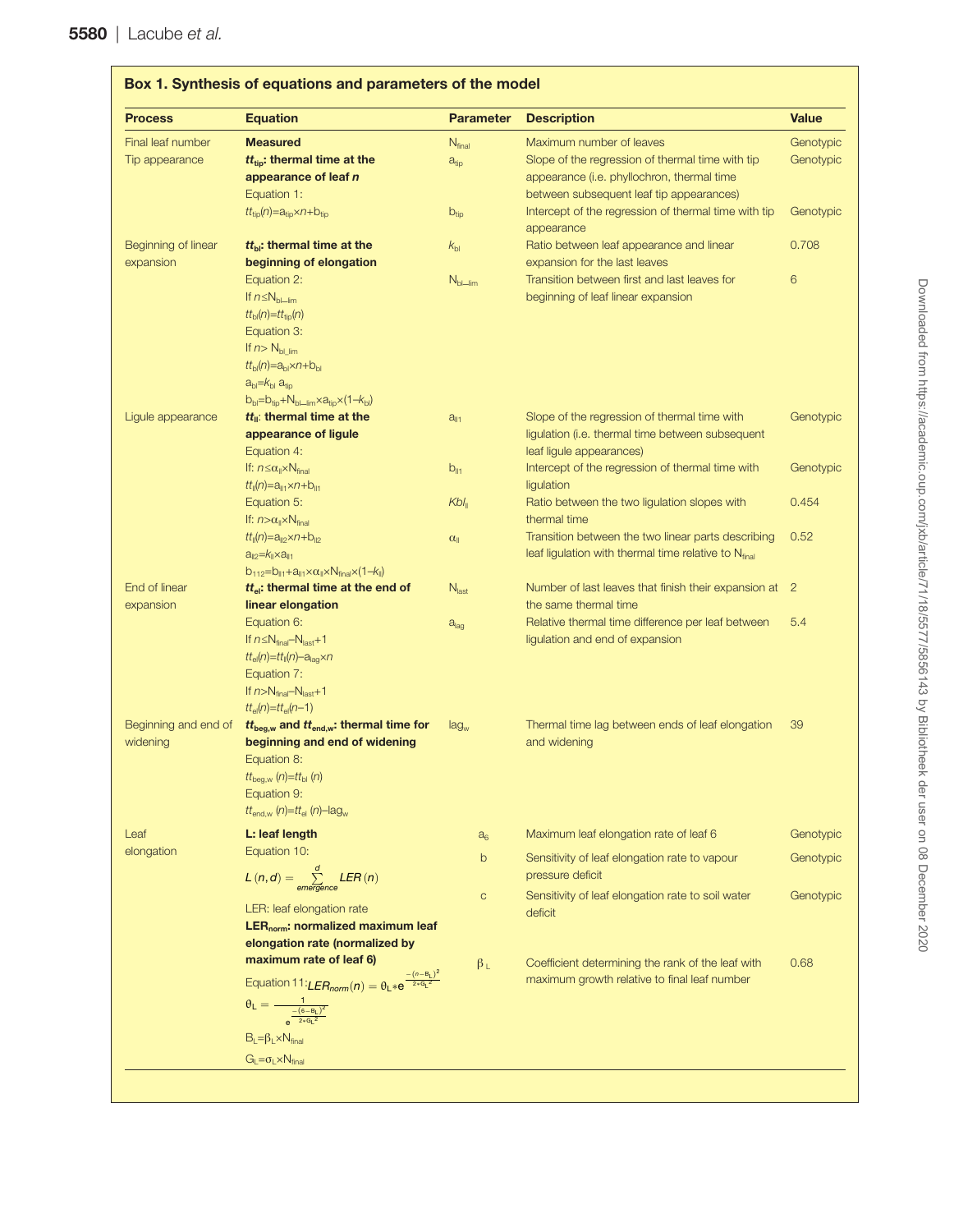| <b>Process</b> | <b>Equation</b>                                                                                                                                                                                                                                                                                                                             | <b>Parameter</b>           | <b>Description</b>                                                                                             | <b>Value</b> |
|----------------|---------------------------------------------------------------------------------------------------------------------------------------------------------------------------------------------------------------------------------------------------------------------------------------------------------------------------------------------|----------------------------|----------------------------------------------------------------------------------------------------------------|--------------|
|                | Equation 12:<br>If $t t_{\text{bl}} < t t < t t_{\text{el}}$ :<br>LER(n)=LER <sub>norm</sub> (n) $\times$ (a <sub>6</sub> +b VPD+cPSI) $\times$ $\Delta$ tt<br>VPD: vapour pressure deficit (kPa)<br>PSI: soil water potential (MPa)<br>$\Delta tt$ : equivalent thermal time of day d (°C.d)<br>tt: cumulated thermal time at day d (°C.d) | $\sigma_{\parallel}$       | Coefficient determining the skewness<br>of the curve or potential leaf growth<br>relative to final leaf number | 0.46         |
| Leaf widening  | W: leaf width<br>Equation 13:                                                                                                                                                                                                                                                                                                               | <b>RAD</b> <sub>hase</sub> | Base value for radiation effect on leaf<br>widening                                                            | 0.15         |
|                | $W(n, d) = W_{base}(n) + RAD_{effect}(d)$                                                                                                                                                                                                                                                                                                   | $W_{\rm f}$                | Base leaf width of leaf 6                                                                                      | Genotypic    |
|                | W <sub>hase</sub> : leaf width at intercepted light of 0.15 MJ<br>RAD <sub>effect</sub> : effect of intercepted light on leaf width                                                                                                                                                                                                         | r <sub>BAD</sub>           | Sensitivity of leaf widening to inter-<br>cepted radiation                                                     | Genotypic    |
|                | Equation 14:<br>$RAD_{effect}(d) = r_{RAD} * (RAD_i(d) - RAD_{base})$                                                                                                                                                                                                                                                                       | $\beta_{W}$                | Coefficient determining the rank of the<br>leaf with maximum base width relative<br>to final leaf number       | 0.41         |
|                | RAD; mean daily plant intercepted radiation from<br>$tt_{bea,w}$ to tt<br>Equation 15:                                                                                                                                                                                                                                                      | $\sigma_{\rm W}$           | Coefficient determining the skewness<br>of the curve of base width relative to<br>final leaf number            | 0.69         |
|                | $W_{\text{base}}(n) = W_6* e^{\frac{-(-n_- - B_W)^2}{2*G_W^2}}$                                                                                                                                                                                                                                                                             |                            |                                                                                                                |              |
|                | $B_W = \beta_W \times N_{final}$<br>$G_W = \sigma_W \times N_{final}$                                                                                                                                                                                                                                                                       |                            |                                                                                                                |              |

to soil water deficit ( $m^2$  °Cd<sup>-1</sup> MPa<sup>-1</sup>) was calculated as the slope of the regression between the leaf expansion rate and soil water potential, over a period from the appearance of leaf 8 to that of leaf 14, normalized by leaf expansion rate in well-watered conditions in such a way that the *y*-intercept was 1 for all hybrids.

Our model uses parameters of elongation of leaf 6, which can be measured with high precision [\(Sadok](#page-10-24) *et al.*, 2007), rather than parameters at the whole-plant scale that are easier to score at high throughput. We tested the correspondence between both methods, with an experiment performed in the phenotyping platform Phenodyn [Montpellier, France ([Sadok](#page-10-24) *et al.*, 2007) <https://www6.montpellier.inra.fr/lepse/M3P>] on four of the 14 hybrids. Three plants of each hybrid were grown under either well-watered conditions or progressive water deficit. The LER of leaf 6, environmental conditions, and soil water content were measured every 15 min. Soil water potential was calculated from soil water content via a water release curve. The maximum LER of leaf 6 was estimated for each genotype as the mean LER of well-watered plants during the night (from 20.00 h to 06.00 h). The sensitivity of the LER to soil water potential was estimated for each hybrid by fitting a linear regression between the mean LER from 02.00 h to 06.00 h and the mean soil water potential sensed by plants for the same period of time. The two methods provided well-related sensitivities [\(Supplementary Fig. S1](http://academic.oup.com/jxb/article-lookup/doi/10.1093/jxb/eraa278#supplementary-data)), so we used sensitivities obtained in the PhenoArch platform, which is less labour intensive, in the rest of the study after scaling values. Because the sensitivities of the LER to evaporative demand and soil water deficit are highly correlated ([Parent](#page-10-25) *et al.*[, 2010\)](#page-10-25), we used the relationship found in [Welcker](#page-11-1) *et al.* (2011) to calculate values of the genotypic parameter b (Box 1) from that of parameter c obtained as above (relationship  $b=0.69-2.3c$ ,  $R^2=0.44$ ).

#### *Final leaf number in the same 14 maize hybrids (Dataset D)*

The  $N_{final}$  was measured in a field experiment in Saint Martin de Hinx (France) for four plants per hybrid (Dataset D[, Table 1\)](#page-2-0). Plants were grown in well-watered conditions at a density of 10 plants m–2. Leaf number was measured as above; its genotypic mean was calculated based on four plants. Details on environmental conditions are given in [Supplementary](http://academic.oup.com/jxb/article-lookup/doi/10.1093/jxb/eraa278#supplementary-data) [Table S3](http://academic.oup.com/jxb/article-lookup/doi/10.1093/jxb/eraa278#supplementary-data).

#### *Parameters for leaf widening in the same 14 maize hybrids (Datasets C and D)*

Parameter values of leaf widening and sensitivity to intercepted radiation for the same 14 hybrids were calculated from Datasets C and D ([Table 1;](#page-2-0) [Supplementary Table S3](http://academic.oup.com/jxb/article-lookup/doi/10.1093/jxb/eraa278#supplementary-data) for environmental conditions). In both datasets, the final width of leaf 6 was measured as in [Lacube](#page-10-14) *et al.* (2017). The sensitivity to intercepted radiation (genotype-specific parameter  $r_{rad}$ , Box 1) was calculated by fitting a linear regression on final width versus intercepted radiation during the period of time when the corresponding leaf was widening. We used this sensitivity to normalize the width of leaf 6 in all experiments. A genotype-specific width of leaf 6 was calculated for a reference intercepted radiation at a standard light of 1.5 MJ m<sup>-2</sup> (parameter  $W_6$ , Box 1), thereby removing the effect of intercepted radiation via Equation 12 (Box 1).

#### *Model test (Datasets E and F)*

A test of the model was performed based on two field datasets. In Dataset E ([Table 1](#page-2-0)), the final leaf lengths and widths of all leaves of the reference hybrid B73×UH007 were measured in both water deficit and well-watered conditions in 14 experiments presented in [Millet](#page-10-6) *et al.* [\(2019\)](#page-10-6), in eight field sites from 2011 to 2013 spread along a climatic transect in Europe ([Supplementary Table S3\)](http://academic.oup.com/jxb/article-lookup/doi/10.1093/jxb/eraa278#supplementary-data). In Dataset F ([Table 1\)](#page-2-0), the 14 parameterized hybrids were analysed in Mauguio in 2016, with the same measurements (hybrid names in [Supplementary Table S4\)](http://academic.oup.com/jxb/article-lookup/doi/10.1093/jxb/eraa278#supplementary-data). In both cases, light, air temperature, RH, rainfall, and wind speed were measured every hour in each experiment. Light was measured with PPFD sensors or pyranometers depending on local practices; air temperature and RH were measured in ventilated shelters. Soil water potential was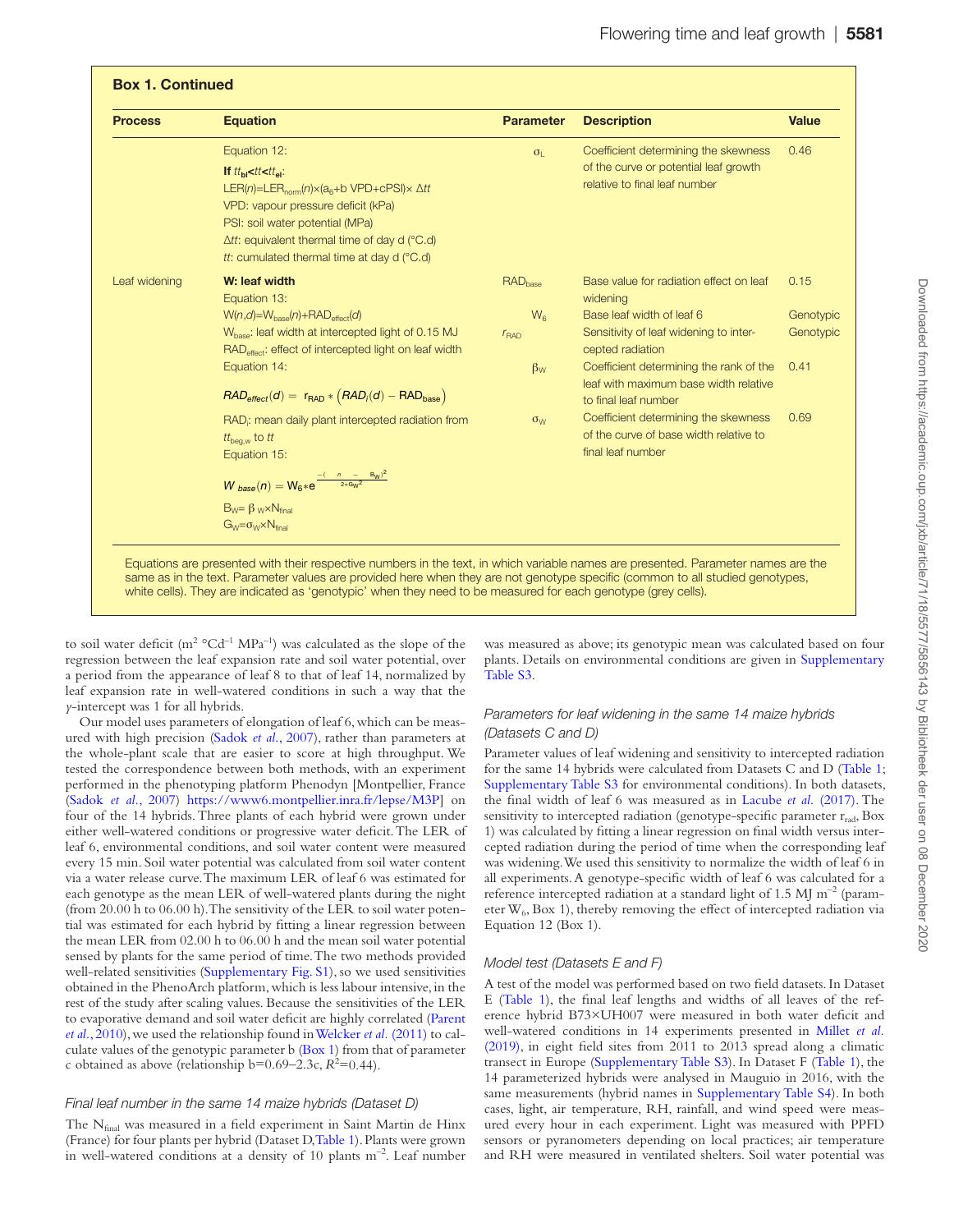measured from every second hour to every fourth day at 30, 60, and 90 cm depths in watered and rainfed microplots sown with the reference hybrid B73×UH007 with three and two replicates, respectively. Meristem temperature  $(T_{\text{meristem}})$  was calculated every hour in each field, based on a simplified energy balance [\(Millet](#page-10-3) *et al.*, 2016). The amount of light intercepted by the reference hybrid during a phenological phase was obtained in each experiment by simulations using the crop model APSIM with climatic data for the experiment as in [Lacube](#page-10-14) *et al.* (2017).

Seventeen recombinant inbred lines of the population P1P2 resulting from a cross between two tropical lines with contrasting sensitivities to water deficit ([Welcker](#page-10-26) *et al.*, 2007) were scored by CIMMYT for leaf length along the stem in a field in Mexico (Tlaltizapan), with the same protocol as described above. The design was an alpha lattice with three repetitions, and seven plants were measured per plot. Climatic conditions were recorded as above. The parameters for the model were obtained in the phenotyping platform PhenoArch, as presented in [Welcker](#page-11-1) *et al.* [\(2011\)](#page-11-1), except for  $N_{final}$  that was collected in the field.

## **Results**

#### *The genetic variability of the distributions of leaf length and width along leaf ranks primarily depended on flowering time*

The analysis of 119 maize lines (Dataset B) presenting the Nfinal from 12 to 25 was performed in two temperate field sites. This revealed that the effect of the genetic variability of time to flowering was adequately represented by that of  $N_{final}$ [\(Fig. 1](#page-5-0),  $R^2 = 0.79$ ), whereas the time elapsed between the appearance of successive leaves (phyllochron) was independent of flowering time in the same diversity panel [\(Supplementary Fig.](http://academic.oup.com/jxb/article-lookup/doi/10.1093/jxb/eraa278#supplementary-data) [S2\)](http://academic.oup.com/jxb/article-lookup/doi/10.1093/jxb/eraa278#supplementary-data). Our ability to predict flowering time from leaf number was further tested by a 5-fold cross-validation. We randomly split the dataset of 119 lines grown in two conditions (238 data points) into five subsets (47–48 data points each). A regression equation between Nfinal and flowering time was calculated on the training set of 190 plants (four subsets), and the estimated parameters were used to predict flowering time of the test set (fifth subset). Prediction accuracy of flowering time was good, with a root mean square error (RMSE) of flowering time of 71.6 °Cd (equivalent to 4–5 d around flowering) and a coefficient (CV) of the RMSE of 7.8% [\(Supplementary Fig. S3](http://academic.oup.com/jxb/article-lookup/doi/10.1093/jxb/eraa278#supplementary-data)). Hence, the genetic variability of flowering time was expressed as that of leaf number in further analyses.

 We used the well-watered plots (five sites in France, Mexico, and Kenya) to analyse the effect of  $N_{final}$  on the distributions of



<span id="page-5-0"></span>Fig. 1. Relationship between the thermal time from emergence to flowering and the final leaf number for 119 maize lines in two field sites (Dataset B) under well-watered (blue dots) or water deficit (red dots) conditions. Black line: linear regression performed on the whole dataset.

leaf lengths and widths along leaf ranks [\(Fig. 2](#page-5-1)). The distribution of leaf length presented a common bell shape in all studied cases, with a maximum leaf length at about half of the  $N_{final}$ [\(Fig. 2A](#page-5-1)). The length of this longest leaf increased with  $N_{final}$ . For example, the maximum length was 62 cm, on leaf 9, for plants presenting 14 leaves, whereas it was 88 cm, on leaf 16, for lines presenting 26 leaves. The leaves at ranks 1–10 were longer in the earliest hybrids (those presenting the smallest  $N_{final}$ ) than in the latest hybrids, but this did not compensate for the effect of the  $N_{final}$  on the cumulated leaf length per plant. The leaf with a maximum width was located at a rank slightly higher than that with maximum leaf length ([Fig. 2C\)](#page-5-1). Notably, the width of the widest leaf in a given plant, observed at a leaf rank that increased with  $N_{final}$ , did not present a consistent relationship with  $N_{final}$ , contrary to the case of leaf length.

#### *The time courses of leaf tip and ligule number were used for modelling leaf development*

Modelling the expansion of individual leaves requires identification of the dates at which leaf elongation and widening begin and end, for each leaf rank on the stem of plants presenting different the final number of leaves. Direct observation of these dates involves daily dissection and measurement of all leaves that grow inside the plant whorl, an unfeasible task for hundreds of genotypes. Conversely, the dates of leaf tip and ligule appearance can be monitored for thousands of plants in a phenotyping platform and are consistent with those measured in the field [\(Millet](#page-10-6) *et al.*, 2019). Our model therefore considered the latter information to infer the timing of elongation and widening. We linked the dates of beginning of leaf elongation to those of leaf tip appearance, and the date of end of leaf elongation with those of ligule appearance, based on Dataset A [\(Table 1](#page-2-0)) involving two hybrids presenting contrasting flowering times and  $N_{final}$ .



<span id="page-5-1"></span>Fig. 2. Distributions of final leaf length and width along leaf ranks for 127 maize lines with contrasting final leaf numbers, grown in five field experiments (dataset B). Each colour represents the average profile corresponding to lines with a common final leaf number in five sites. (A and C) Observed values; (B and D) distributions derived from the parameters  $B<sub>l</sub>$  and  $G<sub>l</sub>$  (Equation 11, Box 1) calculated from experimental data, for lines with each leaf number. Error bars show the average SDs for each group.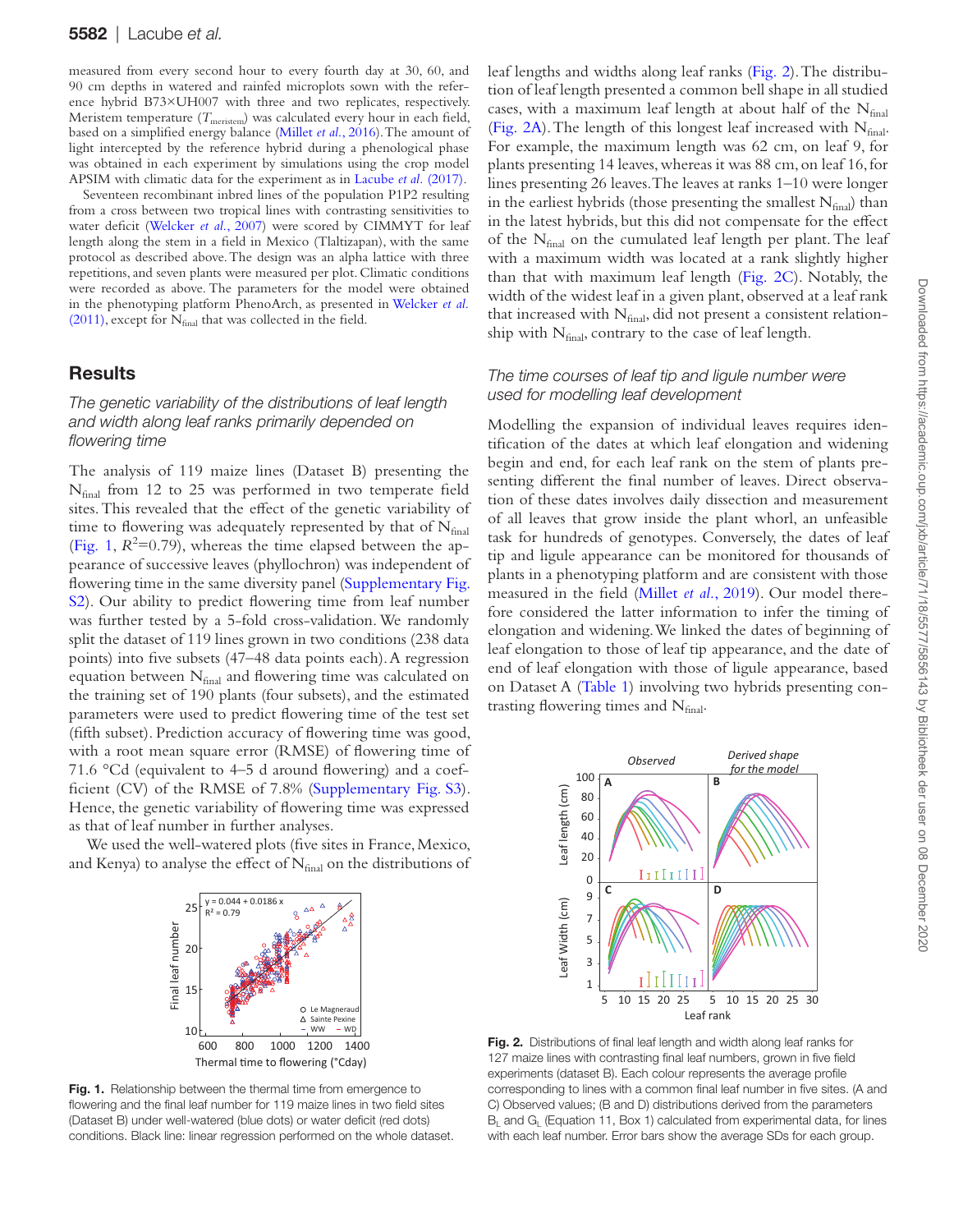

<span id="page-6-0"></span>Fig. 3. Time courses of leaf length and width for two maize hybrids with contrasting final leaf numbers (Déa, 16 leaves; Volga, 19 leaves, Dataset A, [Table 1\)](#page-2-0). Each colour is one leaf rank.

The time course of leaf length followed similar patterns for all leaves of the two studied genotypes ([Fig. 3A](#page-6-0), [B](#page-6-0)), with a linear increase during most of the period of elongation, surrounded by periods of acceleration and deceleration. This linear increase was consistent with the constant LER measured in a phenotyping platform [\(Dignat](#page-10-13) *et al.*, 2013) and with the anatomy of the elongating zone in maize leaves ([Tardieu](#page-10-27) *et al.*, [2000\)](#page-10-27). For modelling purposes, we therefore approximated the time courses observed in [Fig. 3A](#page-6-0) and [B](#page-6-0) as three-domain linear curves [\(Supplementary Fig. S4\)](http://academic.oup.com/jxb/article-lookup/doi/10.1093/jxb/eraa278#supplementary-data). Leaf length was considered as null in a first domain, as equal to the maximum leaf length in the third domain, and to follow a linear increase in the intermediate domain. The dates for transition between these linear domains were calculated based on regressions of the progression of leaf length, with limits set at 5% and 95% of the final length of the leaf of the considered rank (*n*). We then related these dates to the appearance of leaf tips and ligules for every leaf rank on the stem. In both studied genotypes, leaf tips appeared sequentially ([Fig. 4A](#page-6-1), [B\)](#page-6-1) with a stable appearance rate. The thermal time from plant emergence to leaf tip appearance  $(t_{\text{tin}})$  was therefore calculated from leaf rank *n* and the two genotypic parameters of the linear regression, namely the thermal time between subsequent leaf tip appearances  $(a_{\text{tip}})$  and the intercept of the regression  $(b_{\text{tip}}; Box\ 1, Equation\ 1)$ .

 The beginning of linear elongation occurred simultaneously, for the first leaves which appeared, with leaf tip appearance (Box 1, Equation 2) and then diverged at a common leaf rank for both genotypes (named  $N_{bl\ lim}$  hereafter, considered non-genotypic and equal to 6)—when the tips of the sixth leaf appeared in the whorl [\(Fig. 4A](#page-6-1), [B](#page-6-1)). For leaves at ranks higher than  $N_{bl\,lim}$  leaf tip appearance occurred after the beginning of linear elongation. The delay between these two events increased linearly with leaf rank, with a slope  $k<sub>bl</sub>$  that was common to both hybrids, and considered as non-genotypic ([Box 1,](#page-3-0) Equation 3).

The progress with time of the end of leaf elongation was approximated with a segmented-linear curve with two breakpoints [\(Fig. 4A](#page-6-1), [B](#page-6-1)). The first breakpoint was common to that of ligule appearance in both hybrids, at leaf rank 7



<span id="page-6-1"></span>Fig. 4. Thermal time to reach developmental stages (A, B), duration of leaf expansion (C, D), normalized leaf elongation rate (LER; E, F), and final leaf length (G, H) for two maize hybrids with different flowering time and final leaf number (Déa, 16 leaves; Volga, 19 leaves; Dataset A, [Table 1\)](#page-2-0). (A and B) Thermal time from emergence to beginning of linear expansion (red line), leaf tip appearance (green), end of linear expansion (blue), and ligule appearance (purple) as a function of leaf rank. Points, experimental data; lines, model. (E and F) Leaf elongation rate normalized by that of leaf 6. Each dot shows the mean value of 10 plants. The line is the fit with Equation 10. (G and H) Final leaf length. Each dot is the average of 10 plants ±SD. The line is the prediction by the model.

in the 16-leaf hybrid and leaf rank 9 for the 19-leaf hy-brid [\(Fig. 4A,](#page-6-1) [B\)](#page-6-1). It was therefore simulated as  $(n = \alpha_{\text{ll}} N_{\text{final}})$ , where  $\alpha_{\parallel}$  is non-genotypic. Both the slope  $(\alpha_{\parallel 1})$  and intercept  $(b_{11})$  of the relationship between thermal time and ligule appearance at ranks lower than this breakpoint were considered as genotype dependent (Box 1, Equation 4). Because the ratio between the slopes before and after the breakpoint was common for both hybrids, we considered this ratio  $(k_{\parallel})$  as common to all hybrids (Box 1, Equation 5). The last two leaves ( $N_{\text{last}}$ ) stopped elongation simultaneously in both genotypes, thereby creating a second breakpoint in the progression of the end of leaf elongation. The thermal time from plant emergence to the end of linear elongation (*tt*<sub>el</sub>) of a leaf at rank *n* was modelled based on these observations (Box 1, Equations 6, 7).

The time course of leaf widening was similar to that of elongation but ending before it ([Supplementary Fig. S4](http://academic.oup.com/jxb/article-lookup/doi/10.1093/jxb/eraa278#supplementary-data)), as presented earlier [\(Lacube](#page-10-14) *et al.*, 2017). Hence, the beginning of widening (*tt*beg,w) was considered as common with that of elongation, and the end of widening (*tt*end,w) was considered to occur 39 °Cd before that of elongation (lag<sub>w</sub> 39 °Cd; nongenotypic, [Lacube](#page-10-14) *et al.*, 2017; Box 1, Equations 7, 8).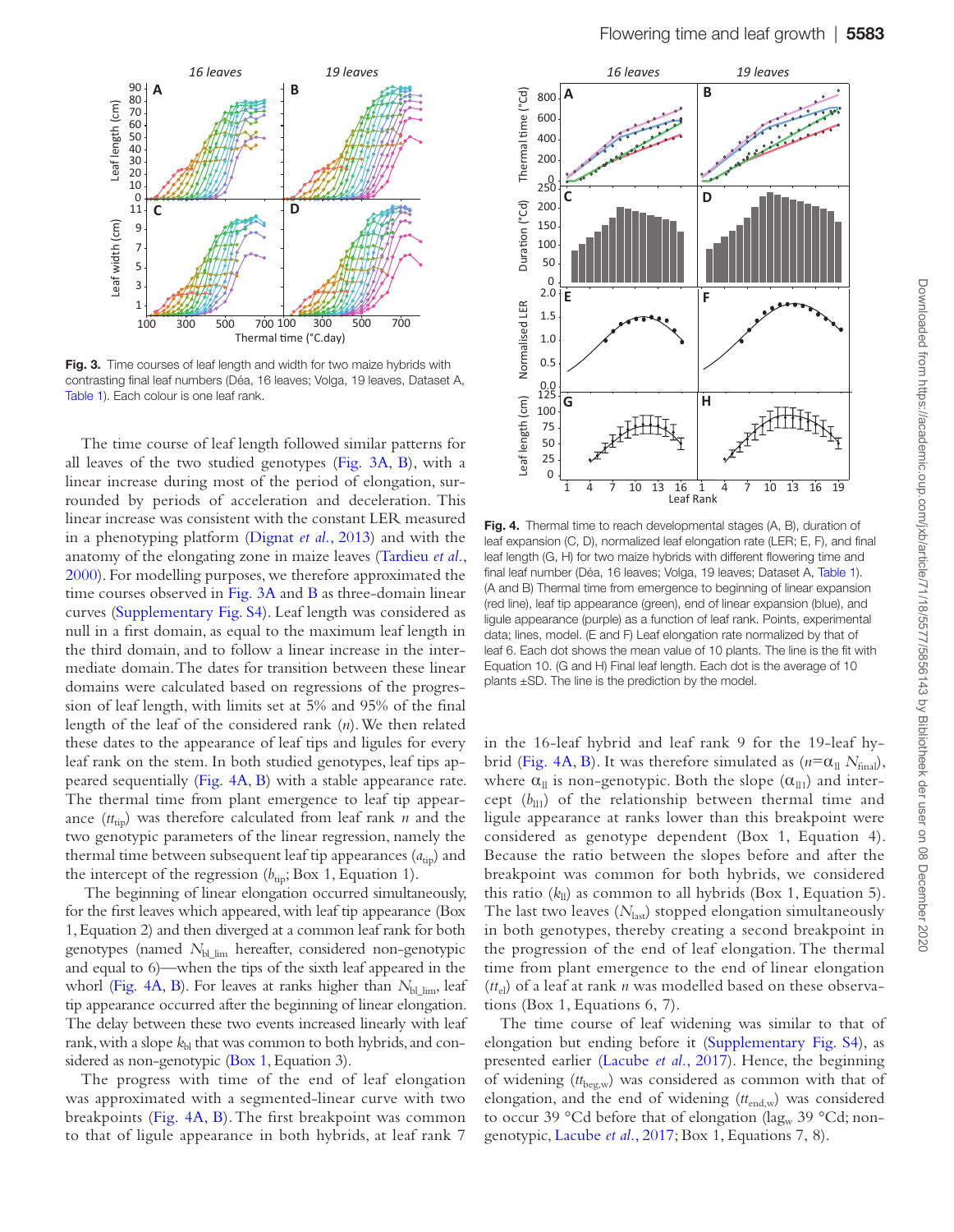Overall, five genotypic parameters needed to be measured for the simulation of the timing of the growth of all leaves of a plant, namely the  $N_{final}$ , the parameters of the regressions between thermal time and leaf tip appearance  $(a_{tip}$  and  $b_{tip}$ ), and those between thermal time and ligule appearance  $(a_{01}$  and  $b_{01}$ ). The thermal time between the beginning and end of leaf elongation of each leaf defined the duration of leaf elongation [\(Fig. 4C](#page-6-1), [D](#page-6-1)).

## *The distribution of maximum leaf elongation rate along the stem was modelled with genotypic and environmental effects*

LER at a given time depends on a maximum rate, itself depending on the considered leaf rank and genotype, and environmental effects [\(Welcker](#page-11-1) *et al.*, 2011; [Lacube](#page-10-14) *et al.*, 2017).

The genotypic effect was taken into account via one parameter per genotype, the maximum LER of leaf 6 that can be measured on a phenotyping platform [\(Welcker](#page-11-1) *et al.*, 2011). This rate ranged from 4.07 mm  $^{\circ}$ Cd<sup>-1</sup> to 6.17 mm  $^{\circ}$ Cd<sup>-1</sup> in the diversity panel of Dataset B [\(Supplementary Table S4](http://academic.oup.com/jxb/article-lookup/doi/10.1093/jxb/eraa278#supplementary-data)), and showed a clear genetic correlation with final leaf length [\(Dignat](#page-10-13) *et al.*, 2013).

The effect of leaf rank was analysed ([Fig. 4E](#page-6-1), [F\)](#page-6-1) for hybrids showing different  $N_{final}$ . The maximum LER (LER $_{max}$  expressed per unit of thermal time) was calculated for each leaf rank based on its time course [\(Fig. 3](#page-6-0); [Supplementary Fig. S4](http://academic.oup.com/jxb/article-lookup/doi/10.1093/jxb/eraa278#supplementary-data)). It was then normalized (LER $_{\rm{norm}}$ ) by the maximum rate of leaf 6 ( $a_6$ ) of the considered genotype. In both studied hybrids, the distribution of normalized rates along leaf ranks showed a bellshaped curve [\(Fig. 4E, F](#page-6-1)), fitted with a beta function with three parameters:  $\theta_L$ , the maximum relative LER;  $B_L$ , the rank of the leaf with the highest growth rate; and  $G<sub>L</sub>$ , the curvature of the curve, all depending on  $N_{final}$  (Box 1, Equation 11).

The resulting distribution of leaf length along leaf ranks was obtained for the two hybrids in [Fig. 4G](#page-6-1) and [H.](#page-6-1) The two parameters driving the shape  $(B_L)$  and  $G_L$ , Equation 11 in Box 1) were considered as non-genotypic and dependent on  $N_{final}$ only. This was tested with the distributions of leaf length for genotypes differing in Nfinal, presented in [Fig. 2A.](#page-5-1) Considering  $B_L$  and  $G_L$  as linearly related to  $N_{final}$  allowed us to reproduce the shapes of the observed distributions [\(Fig. 2B](#page-5-1)). This was achieved only if the LER of leaf 6 decreased with the duration from emergence to flowering time, confirming a tendency observed in previous studies ([Dignat](#page-10-13) *et al.*, 2013).

#### *The actual leaf elongation rate was modelled based on environmental conditions during the growth of the considered leaf cohort*

Although a model taking into account the temporal variation of water potentials along the plant and circadian rhythms provides insights into the diurnal variations of LER ([Caldeira](#page-10-28) *et al.*, 2014; [Tardieu](#page-10-29) *et al.*, 2015), it cannot be used at this stage for a large number of hybrids because of the number of parameters and the complexity of their measurements with current phenotyping methods. Hence, we kept a formalism in which the time course of the leaf elongation rate is modelled by considering regressions of the LER with temperature, evaporative demand, and soil water potential

([Welcker](#page-11-1) *et al.*, 2011). Notably, light was taken into account only via its effects on meristem temperature and evaporative demand because we found no indication for a direct effect ([Salah and Tardieu, 1996;](#page-10-30) [Lacube](#page-10-14) *et al.*, 2017). During the period of elongation (from  $tt_{bl}$  to  $tt_{el}$ ), the elongation rate of any growing leaf during day *d* was then calculated from that of leaf 6, the distribution of the normalized LER along leaf ranks, and the effects of evaporative demand and soil water potential (Box 1, Equation 12).

#### *The distribution of leaf width along leaf ranks was modelled with genotypic and environmental effects*

In the same way as for leaf length, we considered a reference distribution of leaf width  $(W_{base})$  along leaf ranks, which depends on genotype and leaf rank, and an environmental effect that depends on intercepted light  $(RAD_{effect})$  (Box 1, Equation 13).

The genotypic effect was taken into account via the width of leaf 6 ( $W_6$ ), which can be measured on a phenotyping platform ([Lacube](#page-10-14) *et al.*, 2017), and ranged from 66 mm to 83 mm in a panel of hybrids (dataset C).

The reference distribution  $W_{base}$  was calculated based on the response of leaf width to intercepted radiation (genotypic parameter  $r_{RAD}$ , the sensitivity of leaf widening to intercepted radiation, Box 1, Equation 14). Indeed, leaf width has a strong positive sensitivity to whole-plant intercepted radiation (RAD<sub>i</sub>) but no response to evaporative demand [\(Lacube](#page-10-14) *et al.*, 2017). For the two hybrids of Dataset A, we first calculated the reference distribution of width along leaf ranks by removing the effect of intercepted radiation ([Supplementary Fig. S5](http://academic.oup.com/jxb/article-lookup/doi/10.1093/jxb/eraa278#supplementary-data)). The same was performed on genotypes of Dataset B [\(Fig. 5](#page-8-0)), resulting in a common distribution of leaf width for the five experiments of the dataset. Indeed, measured leaf widths greatly differed between experiments, but differences were accounted for by the intercepted radiation. Notably, the distributions of leaf width were obtained in experiments carried out in France, Mexico, and Kenya, suggesting a wide relevance of the mechanism of control of leaf width presented in [Lacube](#page-10-14) *et al.* [\(2017\).](#page-10-14) [Figure 5](#page-8-0) also shows that the distribution of leaf width can be considered as a stable trait of a given genotype. Then, these distributions were formalized by a beta function (Box 1, Equation 15), similar to that used for the LER $_{\text{max}}$ , with parameters depending on  $N_{\text{final}}$  and a genotype-specific effect considered via the reference width of leaf 6  $(W_6)$ .

Overall, our model considered only two genotypic parameters to calculate the widths of individual leaves, namely the sensitivity to intercepted light and the reference width of leaf 6. These parameter values can be inferred from measurements of one leaf in two light conditions. The model was used to simulate the distributions of leaf width along leaf ranks, observed for genotypes with  $N_{final}$  ranging from 13 to 29 [\(Fig. 2C\)](#page-5-1). As for leaf length, considering  $B_w$ and  $G_w$  (Equation 15, Box 1) as linearly related to  $N_{final}$ allowed us to reproduce the shapes of the observed distributions ([Fig. 2D](#page-5-1)).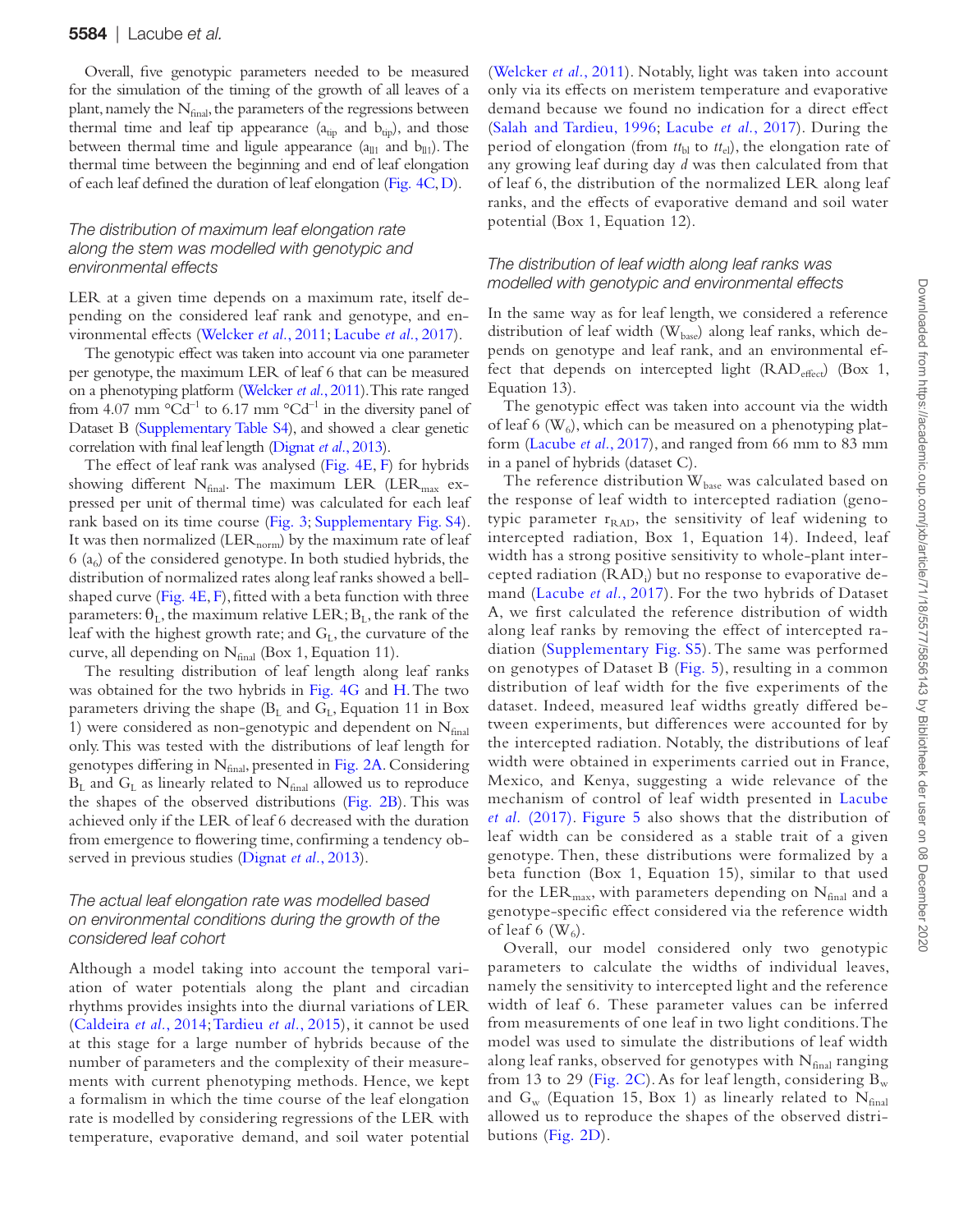<span id="page-8-0"></span>

Fig. 5. Averaged profiles of final leaf width for lines presenting a final leaf number of 19 in five field experiments with contrasting light intensity (Dataset B, [Table 1](#page-2-0)). Squares, observed values measured in Mauguio (red), Nerac (light green), Le Magneraud (green), Tlaltizapan (blue), and Kiboko (pink). Circles represent the calculated width for an intercepted light of 1.5 MJ  $\mathrm{m}^{-2}$  d<sup>-1</sup> during the period of widening of the corresponding leaf; that is, removing the effect of intercepted light from observed data. Dashed line, overall profile fitted by the smoothing function loess() of R (span=0.65). Grey shading shows the confidence interval.

#### *The resulting model accounted for genotypic and environmental effects in independent datasets*

The model was first tested on final leaf length and width of 14 hybrids, with  $N_{final}$  ranging from 15 to 17 [\(Fig. 6](#page-8-1), Dataset F). The 10 genotypic parameters were obtained for each hybrid (i) in the platform PhenoArch (Dataset C, [Table 1\)](#page-2-0) for the slopes and intercepts of the relationship of leaf appearance and ligulation with thermal time  $(a_{\text{tip}}, b_{\text{tip}}, a_{\text{ll}}, a_{\text{nl}})$  $b_{ll1}$ ), LER<sub>max</sub> of leaf 6 (a<sub>6</sub>), and sensitivities of leaf elongation to evaporative demand (b) and to soil water deficit (c); (ii) in the field Dataset D for the  $N_{final}$ , the reference width of leaf 6  $(W_6)$ ; and (iii) in [Lacube](#page-10-14) *et al.*, (2017) for the leaf widening sensitivity to plant intercepted radiation  $(r<sub>RAD</sub>)$ , which was considered here as genotype independent. Parameter values are summarized in [Supplementary Table](http://academic.oup.com/jxb/article-lookup/doi/10.1093/jxb/eraa278#supplementary-data) [S4.](http://academic.oup.com/jxb/article-lookup/doi/10.1093/jxb/eraa278#supplementary-data) The same protocol was applied to 17 lines of the population P1P2 [\(Welcker](#page-10-26) *et al.*, 2007; Dataset G) for which leaf length along leaf ranks and  $N_{final}$  were measured in a field in Mexico, with parameters a, b, and c collected in the platform Phenodyn [\(Welcker](#page-11-1) *et al.*, 2011).

The distributions of leaf length and width were similar for observed and simulated data. As in Dataset B, the length of the longest leaf increased with  $N_{final}$  and was located at a higher rank for the latest genotypes. The same tendency was observed, for  $N_{final}$  from 19 to 23, in the experiment in Mexico ([Supplementary Fig. S6](http://academic.oup.com/jxb/article-lookup/doi/10.1093/jxb/eraa278#supplementary-data)). It was not observed for leaf width, consistent with the shapes presented in [Fig. 2](#page-5-1). Simulated leaf length and width averaged for leaves 9–11 accounted for observed length and width at the same ranks in Dataset F  $(r^2=0.58$  and 0.87 for length and width, respectively). The same was observed for the experiment in Dataset G for leaves 15–17. Notably, the regression applied to hybrids with different  $N_{final}$ . This was due to genotypic differences in sensitivity measured in the greenhouse, which accounted for genotypic differences in the field.

We then considered the leaf length and width of plants of the reference hybrid B73×UH007, measured in 14 field experiments under well-watered conditions but contrasting evaporative demand and light (Dataset E, [Table 1](#page-2-0)). The environmental



<span id="page-8-1"></span>Fig. 6. Distributions of leaf length and width along leaf ranks on the stem, and observed versus simulated leaf length and width. (A, C, and E) Leaf length, simulated (red) or measured (blue); (B, D, and F) leaf width. (A and B) Hybrid F252\_H with a final leaf number of 15; (C and D) hybrid B73×UH007 with a final leaf number of 16; (E and F) hybrid B104\_H with a final leaf number of 17. (G) Observed versus simulated lengths for all hybrids, mean values for leaves 9–11. (H) Observed versus simulated widths, mean values for leaves 9–11. In (G) and (H), blue, green, and red indicate plants with a final leaf number of 15, 16, and 17, respectively; black lines are the 1:1 line. In (G),  $r^2$ =0.58; in (H),  $r_2$ =0.87.

conditions sensed by plants during leaf growth resulted in appreciable differences in measured leaf lengths along the stem, but less so for leaf width [\(Supplementary Fig. S7](http://academic.oup.com/jxb/article-lookup/doi/10.1093/jxb/eraa278#supplementary-data)). The mean length of ranks 9–11 across sites was adequately simulated  $(r<sup>2</sup>=0.66)$ . The same applied to leaf width, with a looser correlation  $(r^2=0.44)$ .

## **Discussion**

Process-based crop simulation models help the decision for crop×environment×management interaction ([Muller and](#page-10-31) [Martre, 2019\)](#page-10-31), thereby requiring simulation of hundreds of genotypes in thousands of environment×management scenarios under present and future conditions [\(Parent](#page-10-10) *et al.*, [2018\)](#page-10-10). This requires a dialogue between model formalisms and phenomic methods (Wang *et al.*[, 2019\)](#page-10-32) for measuring genotype-dependent model parameters of hundreds of genotypes in phenotyping facilities [\(Tardieu](#page-10-33) *et al.*, 2017). This study applies this approach.

The rules for simulating leaf growth in a wide genetic diversity of flowering time and environmental conditions were established based on experimental data, rather than on theoretical laws that are not available at this scale of plant organization. As presented previously, we considered as 'metamechanisms' those response curves to environmental conditions or developmental relationships which are valid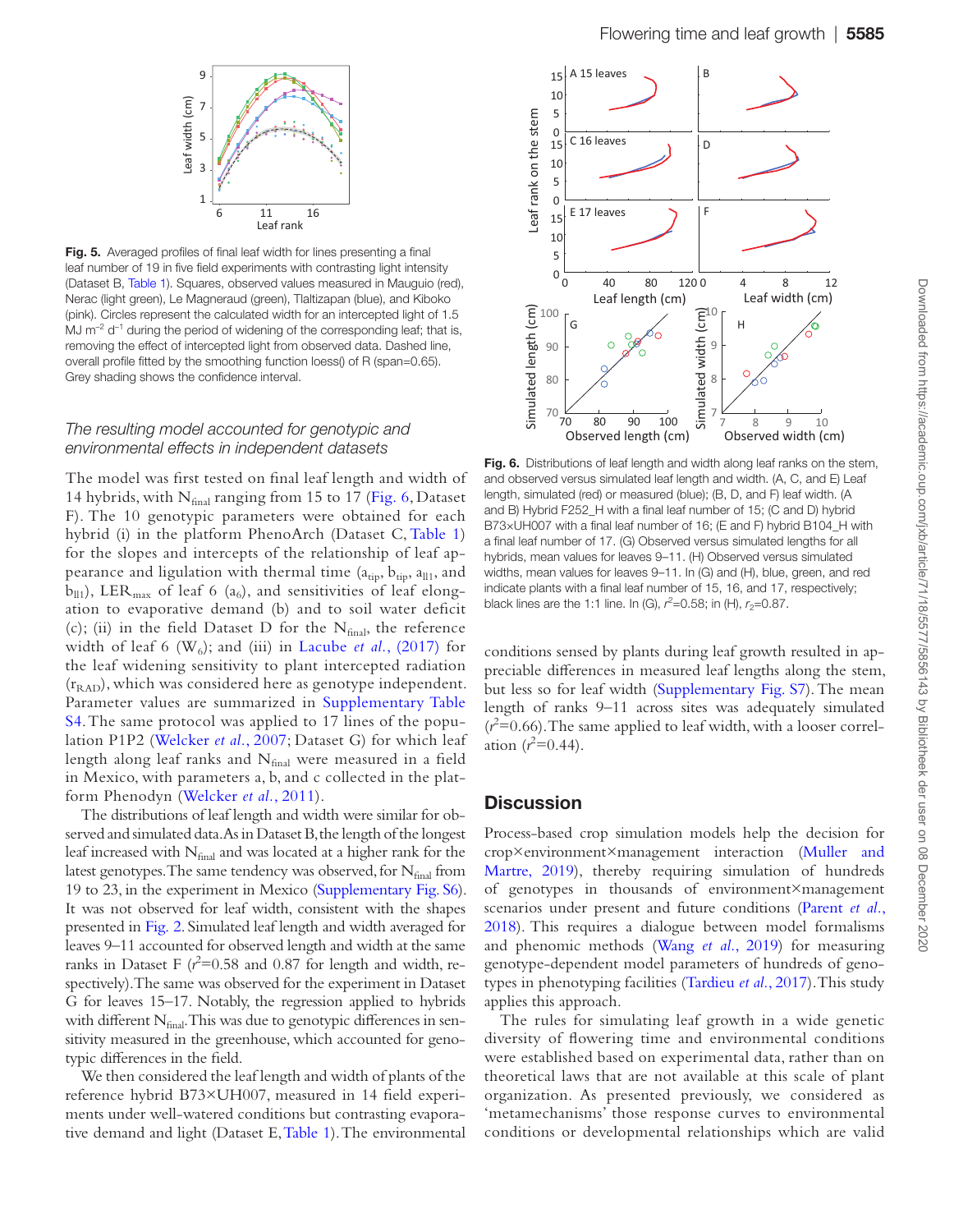across a large range of conditions, involving both indoor and field conditions [\(Tardieu and Parent, 2017](#page-10-33); [Tardieu](#page-10-20) *et al.*[, 2018\)](#page-10-20). This required the use of four datasets: (i) five field experiments with 127 maize lines showing contrasting leaf numbers; (ii) one field experiment with lines with higher  $N_{final}$ ; (iii) one experiment in a phenotyping platform; and (iv) one low-throughput field experiment with two genotypes for detailed time courses of leaf length and width. On one hand, it can be considered that the model presented here is based on a considerable amount of data for both establishment and testing of the model. However, we acknowledge that some of the rules proposed here are fragile, in particular (i) for the decisions as to whether a particular parameter is genotype dependent or can be considered as valid at the whole-species level; (ii) for the rules about synchronisms of leaf stages with the timing of elongation of individual leaves; and (iii) the model was partly established on lines and tested on hybrids. Another feature of the model is that we relied on a dynamic approach for leaf elongation, based on previous work of [Welcker](#page-11-1) *et al.* (2011), but on a statistical approach for leaf width ([Lacube](#page-10-14) *et al.*, [2017\)](#page-10-14). In spite of these shortcuts, this model is the first,to our knowledge, to allow simulatation of the leaf dimensions of all leaves of a wide range of genotypes under contrasting environmental conditions ([Tardieu and Parent, 2017\)](#page-10-33). The simplification of Lizaso *et al.* [\(2003\)](#page-10-12), who considered the dimension and rank of the largest leaf for simulations, is efficient, but cannot be used unless measurements are carried out in every field and every genotype to be simulated. In contrast, we show here that our model is robust enough to apply to new fields, based on 10 generic parameters that can be considered as genotype dependent (i.e. independent from the environment in which the model is used) and can be measured at high throughput in a phenotyping platform.

The limited number of genotypic parameters was a necessary condition for designing a model in which parameters are directly estimated via measurements of traits presenting a short 'phenotypic distance' with parameters [\(Tardieu](#page-10-20) *et al.*, 2018). Limiting the number of parameters was based on different arguments. (i) It was, in some cases, based on experimental results. This is the case for the response of growth and development processes to temperature, common to genotypes with diverse origins, in particular either tropical or temperate [\(Parent](#page-10-34) [and Tardieu, 2012\)](#page-10-34). (ii) In other cases, it was based on an experimentally established genetic correlation, as in the case of the sensitivities of leaf elongation rate to soil water deficit and evaporative demand ([Welcker](#page-11-1) *et al.*, 2011). (iii) In many cases, it was a deliberate exercise, for example in the relationship between the genotypic leaf number and the parameters controlling the distribution of leaf width or length along leaf ranks. (iv) Finally, we acknowledge that in some case this choice was linked to the absence of available data, so the parsimony principle led us to consider that parameters did not differ between genotypes.

It is probably useful to re-affirm here that the purpose of this model was not to improve predictions for a standard genotype. If this was the case, a model based on a big leaf approach is more parsimonious. Indeed, the improved

generality of our model will not mechanically translate to more accurate predictions of leaf area for one genotype. Our aims were here (i) to better analyse and simulate the genotype×environment interaction for leaf area. In particular, we used a preliminary version of this model to simulate the consequences of climate change on yield if farmers made the best possible use of the diversity of flowering time in each field in current and future conditions ([Parent](#page-10-10) *et al.*, [2018](#page-10-10)). (ii) A second possible use of this model is to simulate the consequences of plant architecture traits on light interception. We have recently shown that changes in distribution of leaf area along leaf ranks allowed a genetic progress of the amount of light intercepted by the canopy layer hosting maize ears (Perez *et al.*[, 2019\)](#page-10-11). Finally, the 10 genotypedependent parameters of the model may be predicted via genomic prediction based on a set of platform experiments such as those in Dataset C, thereby allowing one to predict the leaf area of hundreds of genotypes from their genotypic markers in hundreds of fields, as recently carried out for flowering time (Li *et al.*[, 2018\)](#page-10-35) or for the responses of yield to environmental conditions [\(Millet](#page-10-6) *et al.*, 2019).

# Supplementary data

Supplementary data are available at *JXB* online.

Fig. S1. Sensitivity of leaf elongation rate to soil water potential at the single-leaf level (Phenodyn platform) and sensitivity of the leaf expansion rate at the whole-plant level (PhenoArch platform).

Fig. S2. Relationship between the thermal time from emergence to flowering and the final leaf number or the phyllochron for 114 maize lines in two field sites (Dataset B).

Fig. S3. Cross-validation of prediction of flowering time from final leaf number.

Fig. S4. Time courses of leaf length and width of leaf 6 for two maize hybrids with different final leaf numbers (Dataset A).

Fig. S5. Profiles of leaf width for two maize hybrids with different final leaf number (Dataset A).

Fig. S6. Distributions of leaf length along leaf ranks on the stem, observed versus simulated in 17 hybrids (Dataset G, Mexico).

Fig. S7. Observed and simulated distributions of final leaf length and width for the maize hybrid B73×UH007, in 14 field experiments (with contrasting evaporative demand and light intensities (Dataset E).

Table S1. Summary of field trials of Dataset B.

Table S2. Presence of each genotype in each field trial for Dataset B.

Table S3. Summary of experiments used for model parameterization and validation.

Table S4. Parameter values for the 14 hybrids used in model validation.

# Acknowledgements

This work was supported by the European project FP7-244374 (DROPS) and the Agence Nationale de la Recherche projects ANR-10-BTBR-01 (Amaizing) and ANR-11-INBS-0012 (Phenome).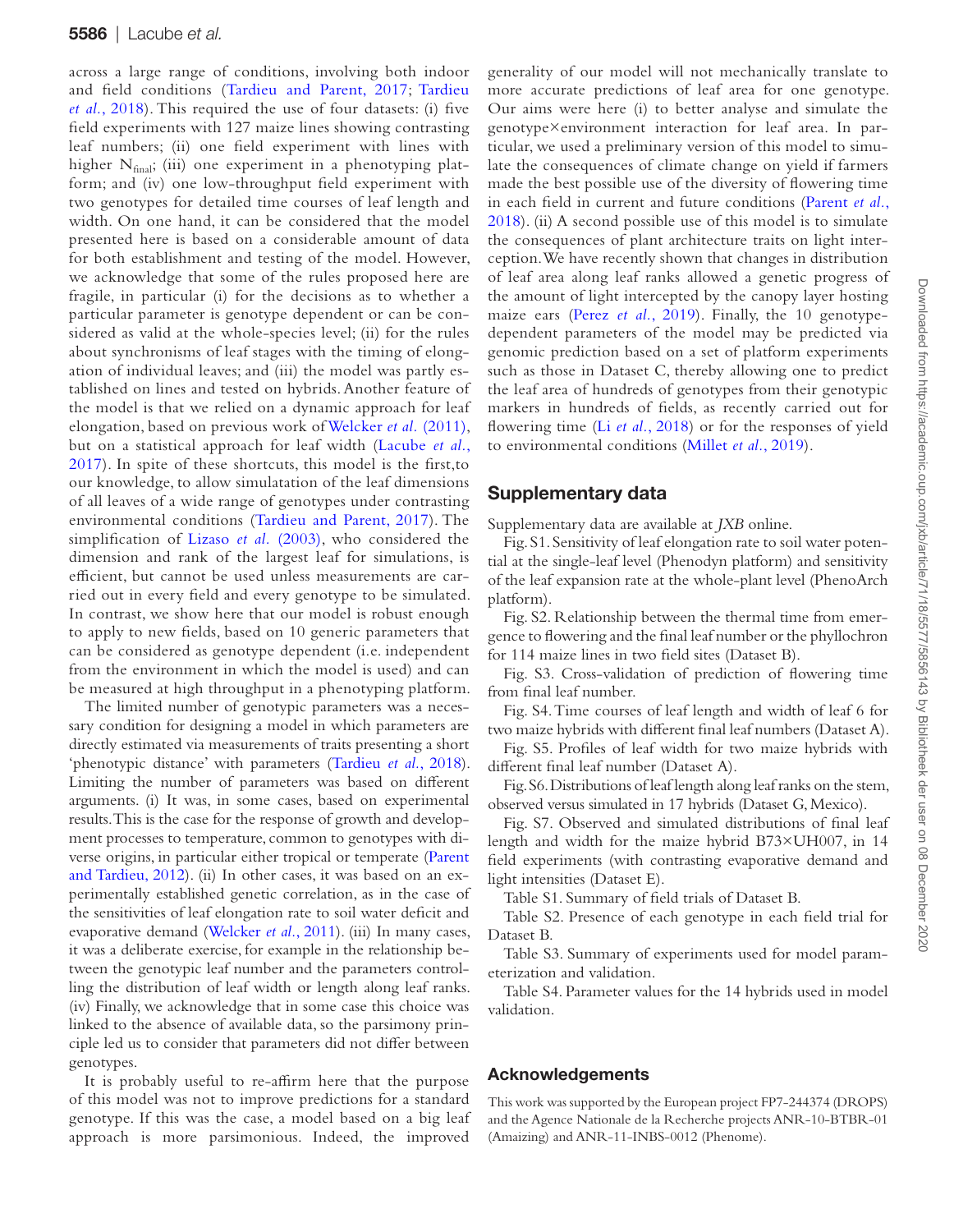## **References**

<span id="page-10-22"></span>Alvarez Prado S, Cabrera-Bosquet L, Grau A, Coupel-Ledru A, Millet EJ, Welcker C, Tardieu F. 2018. Phenomics allows identification of genomic regions affecting maize stomatal conductance with conditional effects of water deficit and evaporative demand. Plant, Cell & Environment 41, 314–326.

<span id="page-10-23"></span>Cabrera-Bosquet L, Fournier C, Brichet N, Welcker C, Suard B, Tardieu F. 2016. High-throughput estimation of incident light, light interception and radiation-use efficiency of thousands of plants in a phenotyping platform. New Phytologist 212, 269–281.

<span id="page-10-28"></span>Caldeira CF, Jeanguenin L, Chaumont F, Tardieu F. 2014. Circadian rhythms of hydraulic conductance and growth are enhanced by drought and improve plant performance. Nature Communications 5, 5365.

<span id="page-10-15"></span>Chenu K, Chapman SC, Hammer GL, McLean G, Salah HB, Tardieu F. 2008. Short-term responses of leaf growth rate to water deficit scale up to whole-plant and crop levels: an integrated modelling approach in maize. Plant, Cell & Environment 31, 378–391.

<span id="page-10-16"></span>Chenu K, Chapman SC, Tardieu F, McLean G, Welcker C, Hammer GL. 2009. Simulating the yield impacts of organ-level quantitative trait loci associated with drought response in maize: a 'gene-to-phenotype' modeling approach. Genetics 183, 1507–1523.

<span id="page-10-4"></span>Chenu K, Deihimfard R, Chapman SC. 2013. Large-scale characterization of drought pattern: a continent-wide modelling approach applied to the Australian wheatbelt—spatial and temporal trends. New Phytologist 198, 801–820.

<span id="page-10-13"></span>Dignat G, Welcker C, Sawkins M, Ribaut JM, Tardieu F. 2013. The growths of leaves, shoots, roots and reproductive organs partly share their genetic control in maize plants. Plant, Cell & Environment 36, 1105–1119.

<span id="page-10-19"></span>Gouache D, Bogard M, Pegard M, et al. 2017. Bridging the gap between ideotype and genotype: challenges and prospects for modelling as exemplified by the case of adapting wheat (*Triticum aestivum* L.) phenology to climate change in France. Field Crops Research 202, 108–121.

<span id="page-10-9"></span>Hammer GL, van Oosterom E, McLean G, Chapman SC, Broad I, Harland P, Muchow RC. 2010. Adapting APSIM to model the physiology and genetics of complex adaptive traits in field crops. Journal of Experimental Botany 61, 2185–2202.

<span id="page-10-5"></span>Harrison MT, Tardieu F, Dong Z, Messina CD, Hammer GL. 2014. Characterizing drought stress and trait influence on maize yield under current and future conditions. Global Change Biology 20, 867–878.

<span id="page-10-1"></span>IPCC. 2014. Summary for policymakers. In: Field CB, Barros VR, Dokken DJ, *et al*., eds. Climate change 2014: impacts, adaptation, and vulnerability. Part A: global and sectoral aspects. Contribution of working group II to the fifth assessment report of the intergovernmental panel on climate change. Cambridge, UK and New York, USA: Cambridge University Press, 1–32.

<span id="page-10-14"></span>Lacube S, Fournier C, Palaffre C, Millet EJ, Tardieu F, Parent B. 2017. Distinct controls of leaf widening and elongation by light and evaporative demand in maize. Plant, Cell & Environment 40, 2017–2028.

<span id="page-10-35"></span>Li X, Guo T, Mu Q, Li X, Yu J. 2018. Genomic and environmental determinants and their interplay underlying phenotypic plasticity. Proceedings of the National Academy of Sciences, USA 115, 6679–6684.

<span id="page-10-12"></span>Lizaso JI, Batchelor WD, Westgate ME. 2003. A leaf area model to simulate cultivar-specific expansion and senescence of maize leaves. Field Crops Research 80, 1–17.

<span id="page-10-17"></span>Manceau L, Lacube S, Parent B, Tardieu F. 2020. SiriusQuality-BioMa-MaizeLAI-Component. <https://doi.org/10.5281/zenodo.3569347>

<span id="page-10-7"></span>Martre P, Wallach D, Asseng S, et al. 2015. Multimodel ensembles of wheat growth: many models are better than one. Global Change Biology 21, 911–925.

<span id="page-10-6"></span>Millet EJ, Kruijer W, Coupel-Ledru A, Alvarez Prado S, Cabrera-Bosquet L, Lacube S, Charcosset A, Welcker C, van Eeuwijk F, Tardieu F. 2019. Genomic prediction of maize yield across European environmental conditions. Nature Genetics 51, 952–956.

<span id="page-10-3"></span>Millet EJ, Welcker C, Kruijer W, *et al.* 2016. Genome-wide analysis of yield in Europe: allelic effects vary with drought and heat scenarios. Plant Physiology 172, 749–764.

<span id="page-10-31"></span>Muller B, Martre P. 2019. Plant and crop simulation models: powerful tools to link physiology, genetics, and phenomics. Journal of Experimental Botany 70, 2339–2344.

<span id="page-10-21"></span>Muller B, Reymond M, Tardieu F. 2001. The elongation rate at the base of a maize leaf shows an invariant pattern during both the steady-state elongation and the establishment of the elongation zone. Journal of Experimental Botany 52, 1259–1268.

<span id="page-10-10"></span>Parent B, Leclere M, Lacube S, Semenov MA, Welcker C, Martre P, Tardieu F. 2018. Maize yields over Europe may increase in spite of climate change, with an appropriate use of the genetic variability of flowering time. Proceedings of the National Academy of Sciences, USA 115, 10642–10647.

<span id="page-10-25"></span>Parent B, Suard B, Serraj R, Tardieu F. 2010. Rice leaf growth and water potential are resilient to evaporative demand and soil water deficit once the effects of root system are neutralized. Plant, Cell & Environment 33, 1256–1267.

<span id="page-10-34"></span>Parent B, Tardieu F. 2012. Temperature responses of developmental processes have not been affected by breeding in different ecological areas for 17 crop species. New Phytologist 194, 760–774.

<span id="page-10-8"></span>Parent B, Tardieu F. 2014. Can current crop models be used in the phenotyping era for predicting the genetic variability of yield of plants subjected to drought or high temperature? Journal of Experimental Botany 65, 6179–6189.

<span id="page-10-11"></span>Perez RPA, Fournier C, Cabrera-Bosquet L, Artzet S, Pradal C, Brichet N, Chen TW, Chapuis R, Welcker C, Tardieu F. 2019. Changes in the vertical distribution of leaf area enhanced light interception efficiency in maize over generations of selection. Plant, Cell & Environment 42, 2105–2119.

R Development Core Team. 2011. R: a language and environment for statistical computing. Vienna, Austria: R Foundation for Statistical Computing.

<span id="page-10-18"></span>Rötter RP, Tao F, Höhn JG, Palosuo T. 2015. Use of crop simulation modelling to aid ideotype design of future cereal cultivars. Journal of Experimental Botany 66, 3463–3476.

<span id="page-10-24"></span>Sadok W, Naudin P, Boussuge B, Muller B, Welcker C, Tardieu F. 2007. Leaf growth rate per unit thermal time follows QTL-dependent daily patterns in hundreds of maize lines under naturally fluctuating conditions. Plant, Cell & Environment 30, 135-146.

<span id="page-10-30"></span>Salah HBH, Tardieu F. 1996. Quantitative analysis of the combined effects of temperature, evaporative demand and light on leaf elongation rate in wellwatered field and laboratory-grown maize plants. Journal of Experimental Botany 47, 1689–1698.

Tardieu F, Cabrera-Bosquet L, Pridmore T, Bennett M. 2017. Plant phenomics, from sensors to knowledge. Current Biology 27, R770–R783.

<span id="page-10-33"></span>Tardieu F, Parent B. 2017. Predictable 'meta-mechanisms' emerge from feedbacks between transpiration and plant growth and cannot be simply deduced from short-term mechanisms. Plant, Cell & Environment 40, 846–857.

<span id="page-10-27"></span>Tardieu F, Reymond M, Hamard P, Granier C, Muller B. 2000. Spatial distributions of expansion rate, cell division rate and cell size in maize leaves: a synthesis of the effects of soil water status, evaporative demand and temperature. Journal of Experimental Botany 51, 1505–1514.

<span id="page-10-20"></span>Tardieu F, Simonneau T, Muller B. 2018. The physiological basis of drought tolerance in crop plants: a scenario-dependent probabilistic approach. Annual Review of Plant Biology 69, 733–759.

<span id="page-10-29"></span>Tardieu F, Simonneau T, Parent B. 2015. Modelling the coordination of the controls of stomatal aperture, transpiration, leaf growth, and abscisic acid: update and extension of the Tardieu–Davies model. Journal of Experimental Botany 66, 2227–2237.

<span id="page-10-2"></span>Technow F, Messina CD, Totir LR, Cooper M. 2015. Integrating crop growth models with whole genome prediction through approximate bayesian computation. PLoS One 10, e0130855.

<span id="page-10-0"></span>Tester M, Langridge P. 2010. Breeding technologies to increase crop production in a changing world. Science 327, 818-822.

<span id="page-10-32"></span>Wang E, Brown HE, Rebetzke GJ, Zhao Z, Zheng B, Chapman SC. 2019. Improving process-based crop models to better capture genotype×environment×management interactions. Journal of Experimental Botany 70, 2389–2401.

<span id="page-10-26"></span>Welcker C, Boussuge B, Bencivenni C, Ribaut JM, Tardieu F. 2007. Are source and sink strengths genetically linked in maize plants subjected